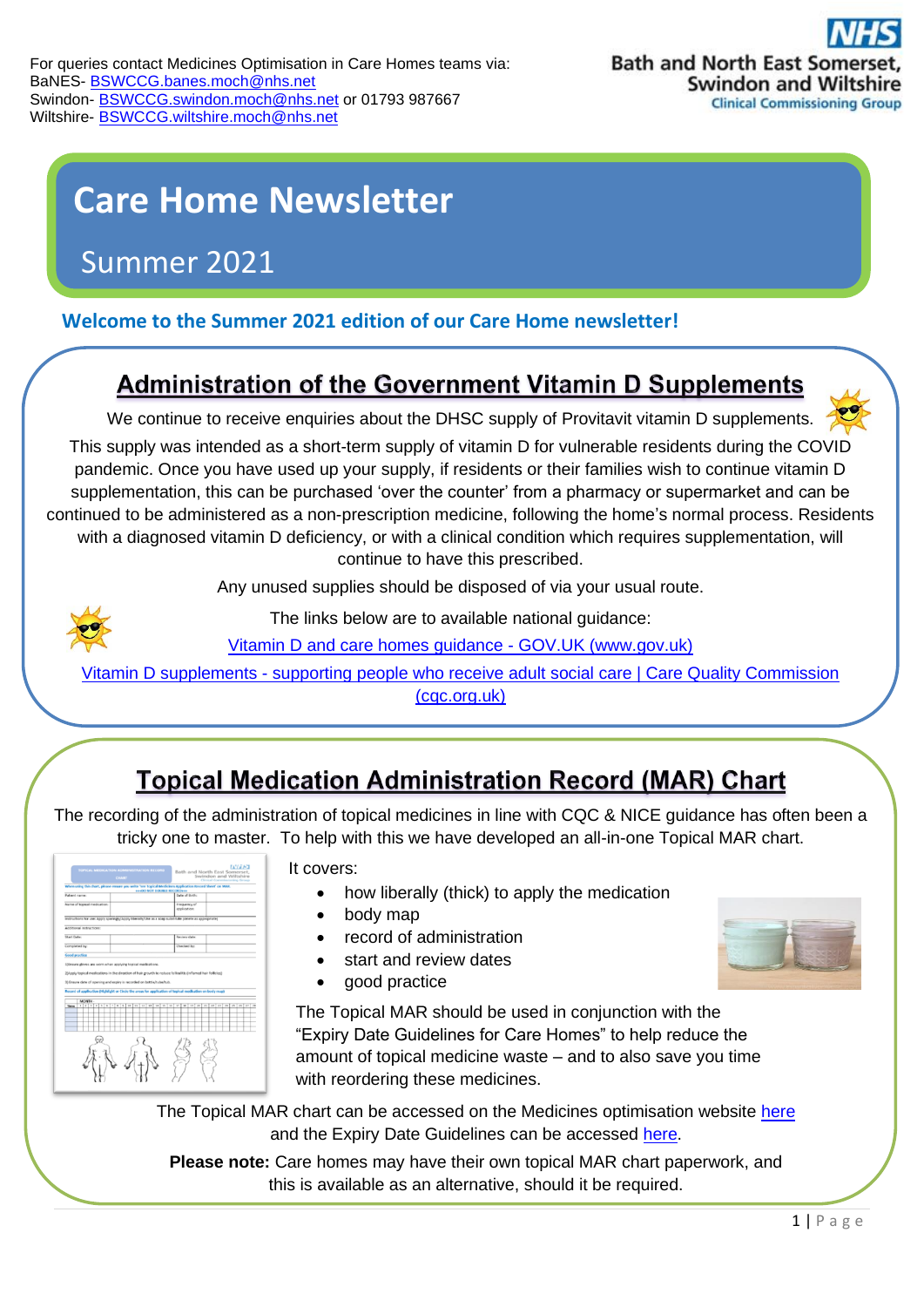For queries contact Medicines Optimisation in Care Homes teams via: BaNES- [BSWCCG.banes.moch@nhs.net](mailto:BSWCCG.banes.moch@nhs.net) Swindon- [BSWCCG.swindon.moch@nhs.net](mailto:BSWCCG.swindon.moch@nhs.net) or 01793 987667 Wiltshire- [BSWCCG.wiltshire.moch@nhs.net](mailto:BSWCCG.wiltshire.moch@nhs.net)





### **Learning from incidents**



#### **Background**

Vitamin D deficiency is a common problem worldwide, >50% of the adult population have levels classed as insufficient, and 16% of the adult population have severe deficiency.

Vitamin D deficiency may contribute to the development of osteoporosis and to falls and fractures.

For patients with severe vitamin D deficiency, they are usually prescribed a course of high strength vitamin D, before being switched to a lower maintenance dose.

#### **Incident**

An incident occurred in a care home whereby a resident received 3 extra doses of Stexerol-D3 50,000 units a week (high strength vitamin D).

The discharge summary stated that Stexerol-D3 50,000 units was to be given weekly for 6 weeks, and should then be stopped and switched to a maintenance dose.

However, the review date was not documented on the MAR chart, and further doses of the medication were ordered and administered for a further 3 weeks before the error was identified. This resulted in the resident receiving an overdose of 150,000 units.

If the medication was continued to be administered long term this could cause high calcium levels which can result in symptoms such as nausea and vomiting, constipation, fatigue, confusion, and kidney damage.

### **Learning and reflections**

When reconciling medication during the transfer of care it is important that MAR charts clearly document when medication is to be reviewed.

At the end of the cycle if the resident is still on the course of high strength vitamin D, make sure that the review date is transferred correctly onto the new MAR chart.

Always check the review date for high dose vitamin D before administering.

If you notice that a review date is not recorded on the MAR chart, check the most recent discharge summary (if initiated in hospital). If initiated by the GP surgery contact them to confirm the course duration. If unsure or in doubt contact your GP surgery/NHS 111 for advice.

It is good practice when transcribing medicines onto the MAR chart to request a double check by another competent member of staff.

### Focus on medication - anti-coagulants

The CQC website is a useful reference tool for information on high-risk medications. One of these is anticoagulants; these are a group of medicines which are used to prevent the blood from clotting as normal. They both prevent and treat blood clots.

For further information on types of anticoagulants and safety in using them, please see the CQC website:

[High risk medicines: anticoagulants | Care Quality Commission \(cqc.org.uk\)](https://www.cqc.org.uk/guidance-providers/adult-social-care/high-risk-medicines-anticoagulants)